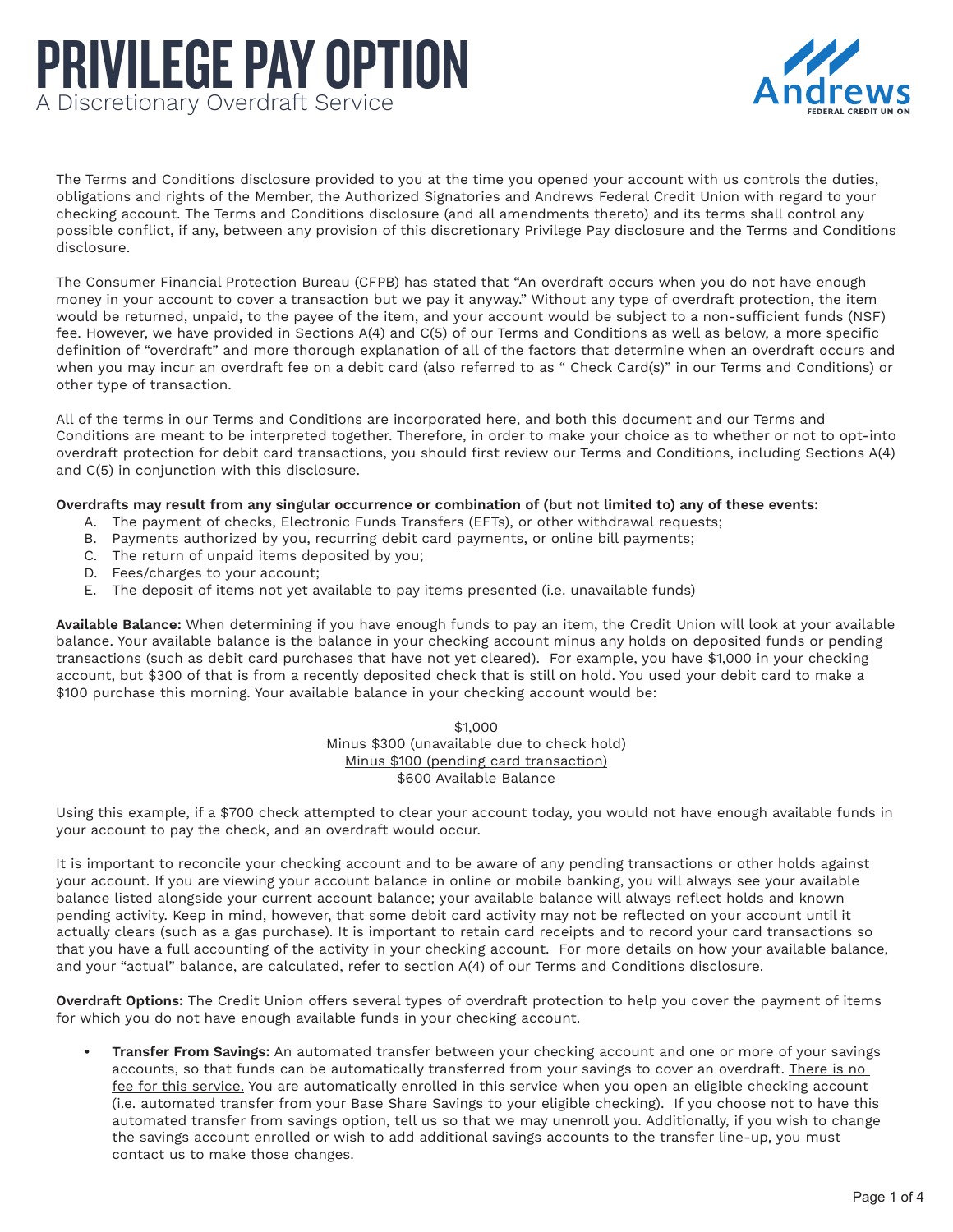## PRIVILEGE PAY OPTION A Discretionary Overdraft Service



 **• Overdraft line of credit:** A loan product which can automatically transfer available funds from a credit line to your checking account to cover an overdraft. There is no fee for this transfer, however you will pay loan interest on any outstanding line of credit balance that you maintain. The overdraft line of credit is subject to credit approval.

**Privilege Pay:** Our overdraft program that allows you to withdraw more than your available balance for a short period of time in order to cover unexpected overdrafts. In essence, the Credit Union advances you the money you need (to pay presented items) by allowing your available balance to go temporarily negative. It is a courtesy payment that the Credit Union makes at its discretion; access to Privilege Pay does not guarantee payment of any individual item. There is fee of **\$32.00**\* per each transaction paid by Privilege Pay. Not all checking accounts offered by the Credit Union are eligible for Privilege Pay. As of the date of this disclosure, the following checking types are considered an eligible checking account:

- Free Checking
- Online Checking
- Payback Checking
- Forces Checking
- Boost Checking

If you should maintain more than one eligible checking account at the Credit Union, only one (1) of your eligible checking accounts will qualify for Privilege Pay (subject to the Account Requirements listed below).

 available funds in your checking account at the time of purchase. There is a fee of **\$32.00**\* per each one time debit card **Privilege Pay Coverage for Debit Card Purchases:** In addition to the standard Privilege Pay service, you may elect to extend your existing Privilege Pay coverage to also authorize one time debit card purchases if you do not have the purchase authorized by Privilege Pay, which is charged based on the available balance at the time the transaction posts (rather than time of the merchant authorization hold as discussed in our Terms and Conditions).

Information about all of our overdraft protection services is available on our website, at [www.andrewsfcu.org.](www.andrewsfcu.org) You may also obtain more information by visiting any branch office or by calling 1.800.487.5500 (U.S.) or 00.800.487.56267 (outside U.S.).

 time debit card purchases, whether you have authorized the transaction with your signature (signature-based) or your **Coverage:** Privilege Pay covers overdrafts that occur from checks that you wrote, recurring authorizations with your debit card that occur periodically (such as a monthly gym membership payment or an online subscription), and pre-authorized withdrawals from your checking account that you gave your checking account information to set-up (such as utility or insurance payments). The extended coverage for your debit card, if you have Opted In, will cover one Personal Identification Number (PIN-based).

**Enrollment:** Enrollment in our standard Privilege Pay is automatic, as long as your account meets the Account Requirements detailed below. Your account is reviewed daily to ensure that you continue to qualify for Privilege Pay; if you no longer meet the Account Requirements, your account is automatically unenrolled from Privilege Pay. In order to have access to Privilege Pay coverage for your debit card purchases, you must meet the Account Requirements plus you must have Opted In for this extra coverage.

**Account Requirements:** If your account meets the following requirements, Andrews Federal will consider, as a discretionary courtesy and not a right or obligation, to pay your overdrafts with our Privilege Pay program:

- A. You are at least eighteen (18) years old (minor account types are excluded from eligibility);
- B. Your account is primarily used for personal and household purposes (Business and Organizational accounts are excluded from eligibility));
- C. Your account has been opened for at least sixty (60) days;
- D. You have an eligible checking account with Andrews Federal (savings, money market, and other checking account types are excluded from eligibility);
- E. You have at least one of the following with Andrews Federal:
	- a. A direct deposit to your checking account at least once every 45 days in an amount totaling at least \$200.00,
	- b. A non IRA/Coverdell Share Certificate account on deposit with a minimum balance of \$[1,000.00](https://1,000.00);
- F. Your account is maintained in good standing, which includes (but is not limited to):
	- a. Making regular deposits consistent with your past practices;
		- b. Bringing your account to a positive balance (not overdrawn) at least once every thirty (30) days;
- G. You are not in default on any loan or other obligation with Andrews Federal;
- H. You are not subject to any legal or administrative order or levy.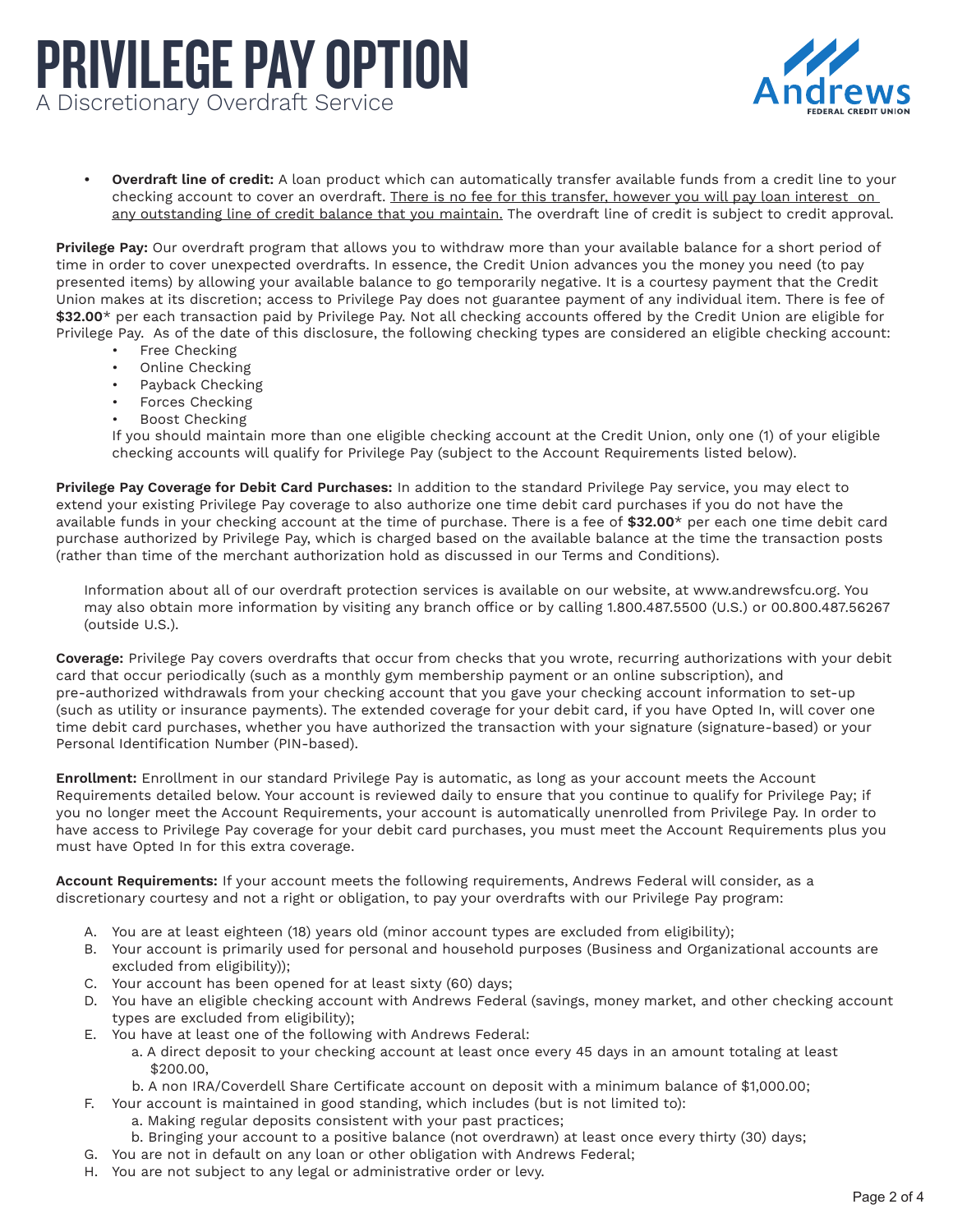## PRIVILEGE PAY OPTION A Discretionary Overdraft Service



**Coverage for One Time Debit Card Purchases:** If you qualify for Privilege Pay, you also have the option to have Privilege Pay coverage of your one time debit card purchases. You must Opt In for this additional coverage.

If you do not choose to Opt In for Privilege Pay coverage of your one time debit card purchases, and you attempt to make a purchase with your debit card for which you do not have enough available funds in your checking account, your transaction will be rejected and your purchase will not be completed (unless you have another method of overdraft protection available).

If you elect for Privilege Pay coverage of your everyday debit card transactions (i.e. one-time debit card purchases), you must meet the Account Requirements as listed above in addition to the following:

- A. You have an active debit card attached to your eligible checking account;
- B. You have affirmatively consented to Opt In for this service.

 **Fees:** We will charge you a fee of **\$32.00\*** each time that we pay an overdraft item for you under Privilege Pay, however the amount of fees charged in a single day will not exceed three (3) Privilege Pay fees (for a daily fee cap of **\$96.00**). **There is no limit to the total number of fees that may be charged to your account for Privilege Pay activity. (\*current as of 03/2022).** Privilege Pay fees are subject to change at any time; you can obtain current fee information from our Schedule of Fees, which is available upon request or on our website, [www.andrewsfcu.org.](www.andrewsfcu.org)

 that may overdraw your account on accident, if you are a few dollars short of the transaction amount. Any and all **Grace:** Privilege Pay charges will not be charged against any account until the account has exceeded a \$12.00 negative share available balance. We provide this \$12.00 negative share grace to account for small transactions or purchases transactions that exceed the \$12.00 negative share grace will be charged a Privilege Pay fee per occurrence as described above in the Fees section.

**Repayment:** You are expected to pay back the negative account balance, including any fees charged, in a reasonable period of time (no more than 25-30 days later, maximum). Negative share balances left unpaid after 30 days are subject to additional collection actions.

**Item Clearing:** Drafts presented to Andrews for payment are cleared based on the date that they arrive for payment and in the order in which they are received. Electronic items presented are cleared by Andrews based on the date and time that they arrive for payment, in the order in which they are received.

 will be included in this limit, will apply to any transaction that may overdraw your account, and is counted towards your **Limits:** Privilege Pay will generally be limited to a maximum of \$750 overdraft (negative) balances. Any and all fees and charges, including without limitation our non-sufficient funds/overdrawn account fees (refer to our Schedule of Fees) overall Privilege Pay limit. The amount of each fee charged to you plus the transaction amount equals the amount by which your available discretionary Privilege Pay limit is reduced. If you maintain more than one eligible checking account with the Credit Union, only **one** eligible checking account will qualify for Privilege Pay.

**For example:** This morning you have a \$0 checking account available balance and \$750 available Privilege Pay limit. A check overdraft clears for \$100, for which you are charged a **\$32.00** Privilege Pay fee. This leaves your available Privilege Pay limit at \$618 (\$750 minus \$100, minus \$32 = \$618).

 maintained in a satisfactory manner and even though we may have previously paid overdrafts for you. For those members The Credit Union reserves the right to change Privilege Pay limits or to revoke this service at any time, at our discretion. We may change which checking accounts are eligible for this service, or we may introduce new eligible checking accounts. We may also limit the number of accounts eligible for Privilege Pay service to one account per household and/or tax payer identification number. We may refuse to pay an overdraft for you at any time, even if your account is with active Cash to Go loans, we reserve the right to deny access to Privilege Pay during the repayment terms of the Cash to Go loan. One of the account requirements in order to obtain a Cash to Go loan is that the account has to be in a positive balance before the loan may be granted; having access to both the proceeds of the Cash to Go loan plus the negative share balance of Privilege Pay is not how the Credit Union intended either product (i.e. they are not designed to be used in conjunction with one another to create cash flow). The Credit Union may disable access to Privilege Pay if it detects an abuse of either product or of the account in general. If there is an overdraft paid by us on an account with more than one (1) owner on the signature card, each owner, and agent if applicable, presenting the item creating the